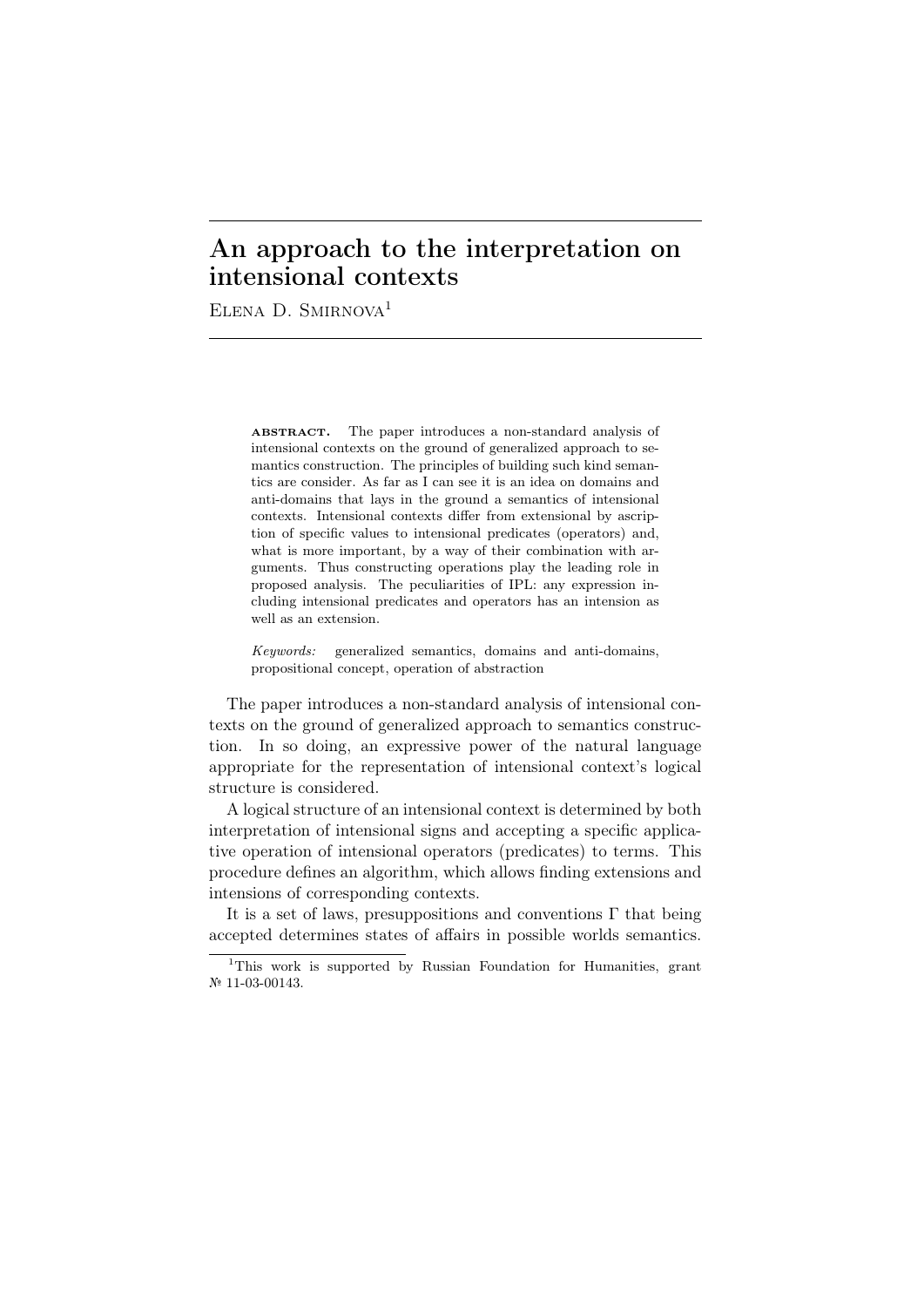When epistemic contexts such as  $\mathbf{B}a(p)$  considered, these principles and conventions depend on a subject *a*, denoted as Γ*a*. They may be partially or completely agree with the laws of a theory, that is  $\Gamma a \subseteq$ Γ or Γ*a* ∩ Γ and so on (where Γ*a* = Γ is the case of omniscience). If  $\Gamma a \neq \Gamma$ , a subject can 'break the laws' of a theory, because they are not included in Γ*a*. To this extent the subjective worlds WР*◦* may be imaginary, and give rise to contradictions and paradoxes. This idea is to be taken into account when argumentation and the process of conviction are considered.

A semantical analysis of epistemic contexts generate a bulk of questions. What is possible interpretation of epistemic operators? What are the truth-conditions for epistemic statements with such operators? What is their logical structure? In what follows we will focus on a method of interpretation of intensional signs (operators and predicates) on the ground of a generalized approach to semantics construction.

We consider that adequate semantics may be constructed without using the concepts of contradictory or incomplete state descriptions. In any case, these concepts are not taken as a background and no assumptions are made in relation to the objects of discourse.

Instead partially defined predicates are accepted. We consider that predicates of truth, falsity belong to this  $\text{kind}$  — they can be partially defined. Second, we proceed from the idea of the symmetry of concepts of truth and falsity (and this is very important). Falsity is considered to be an independent notion and not as absence or negation of the truth.

Let us consider the principles of building language semantics. I shall construct my semantics using the notion of possible worlds. Let *W* be a non-empty set of possible worlds,  $\varphi$  a function ascribing a pair of sets  $\langle H_1, H_2 \rangle$  to propositional variables where  $H_1 \subseteq W$ ,  $H_2 \subseteq W$ .

 $\varphi_T(p) = H_1$  is the class of worlds in which *p* holds (the domain of *p*).

 $\varphi_F(p) = H_2$  is the class of worlds in which *p* does not hold (the anti-domain of *p*).

The function of ascribing values to propositional variables is given in a generalized form: not the truth values in a given world, that is,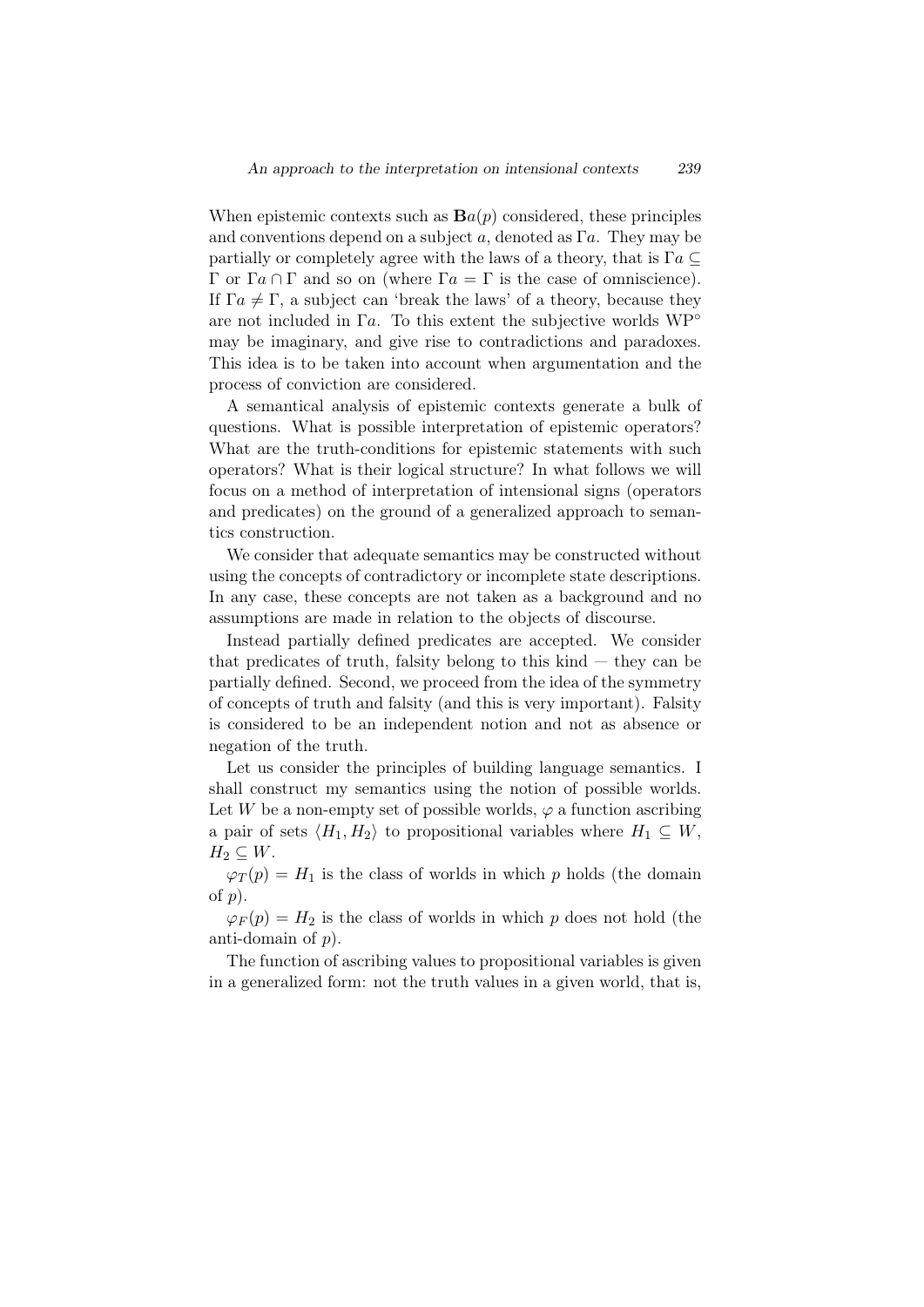not the objects *t* and *f*, are ascribed to propositional variables, but special 'intensional objects' — classes of worlds  $\varphi_T(p)$  and  $\varphi_F(p)$ . It is this that gives the intensional character to the propositional connectives, cf. [3, V].

We shall use a propositional language with the logical connectives &, *∨*, *⊃*, *∼*. Let us introduce conditions of ascribing truth values to complex formulas as follows:

$$
\varphi_T(A \& B) = \varphi_T(A) \cap \varphi_T(B), \quad \varphi_F(A \& B) = \varphi_F(A) \cup \varphi_F(B),
$$
  

$$
\varphi_T(A \lor B) = \varphi_T(A) \cup \varphi_T(B), \quad \varphi_F(A \lor B) = \varphi_F(A) \cap \varphi_F(B),
$$
  

$$
\varphi_T(\sim A) = \varphi_F(A), \quad \varphi_F(\sim A) = \varphi_T(A).
$$

When defining logical connectives, no limitations are imposed on the relations between the classes  $\varphi_T(A)$  and  $\varphi_F(A)$ . The independence in ascribing domains and anti-domains to propositions allows us to treat the operation of negation in a generalized way. As a result of the above mentioned principles we get semantics with truth value gaps and with glut evaluations.

Dealing with such objects as the classes  $\varphi_T(A)$  and  $\varphi_F(A)$  it is possible to establish different relations between them, to accept or not to accept conditions (1) and (2). It is possible to accept one of them and reject the other, for they are independent of one another.

The relation between the classes  $\varphi_T(A)$  and  $\varphi_F(A)$  may but need not satisfy the following conditions:

 $(1) \varphi_T(A) \cap \varphi_F(A) = \varnothing$ ,  $(2) \varphi_T(A) \cup \varphi_F(A) = W$ .

Accepting both (1) and (2) we get the standard semantics. Accepting (1) and rejecting  $(2)$  — shortly  $(1)$ ,  $(2)$  — semantics with truth value gaps; accepting (2) and rejecting  $(1)$  — semantics with glut evaluations (which permits of the overlap of truth and falsity); rejecting both (1) and (2) we get relevant semantics.

If both conditions (1) and (2) are accepted, the class of tautological formulas coincides with the class of irrefutable formulas and is identical to the class of tautologies of classical logic.

One of the peculiarities of analysis of intensional contexts is connected with an interpretation of intensional signs. This interpretation presupposes introduction of very special objects and leads to multiplication of abstract entities within semantical analysis. In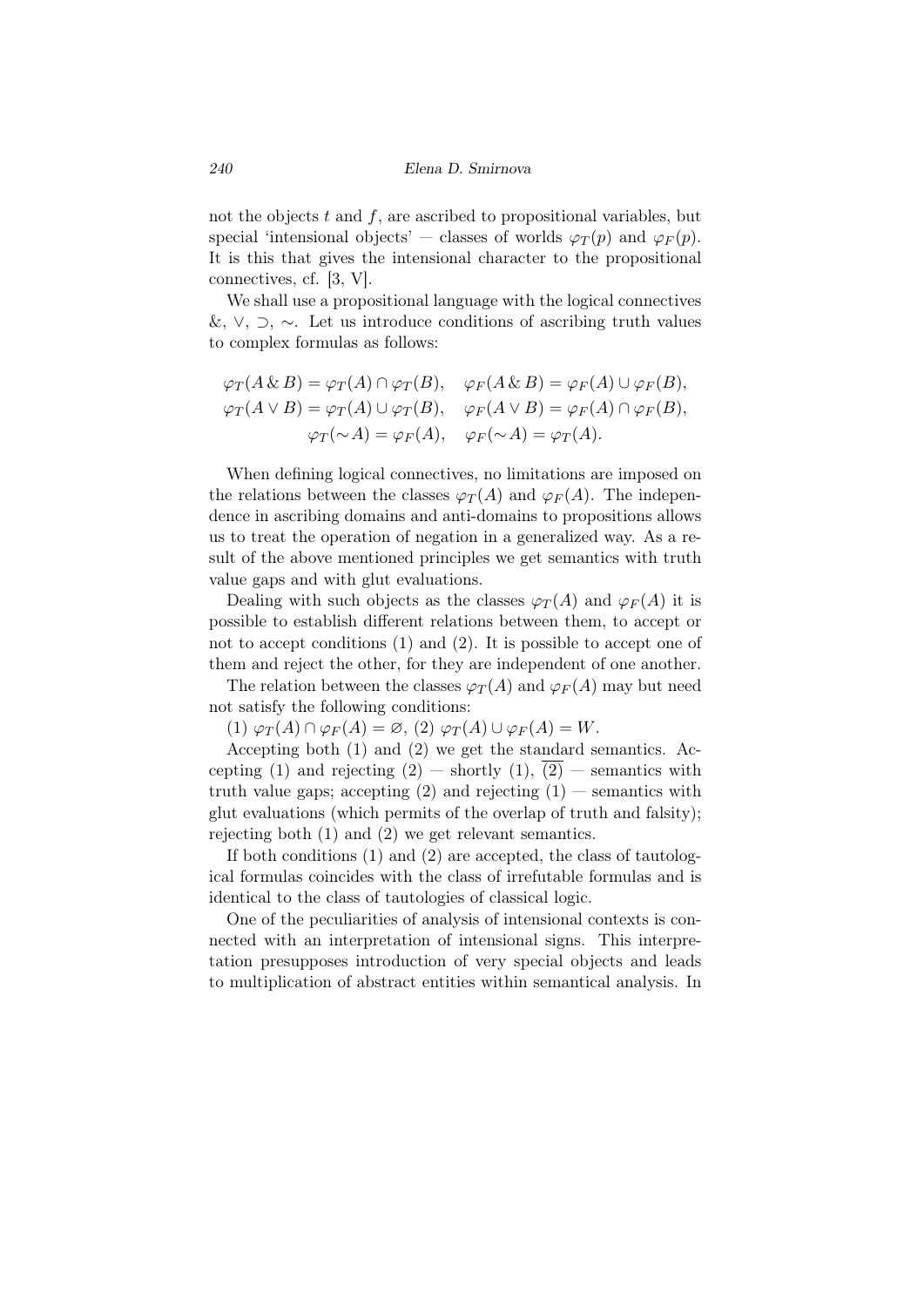other words this interpretation entails certain 'intensional' ontology. Let us examine what are the entities introduced this way. As far as I can see it is an idea of domains and anti-domains that lays in the ground of the semantics of intensional contexts.

A reference of an expression in a certain world represents its extension. If, following Carnap, we interpret intension as those entities that two *L*-equivalent statements *A* and *B* have in common, then they appear to be their domains:  $\varphi_T(A) \equiv \varphi_F(A)$ . An intension of a statement is often called its proposition or *propositional concept*.

Let **s** means a domain of a proposition  $-\varphi T(A)$ , and **s** – its anti-domain, where  $s \in 2^W$  and  $s \subseteq W$ .

Now we turn to a set  $h$ , whose elements are propositions  $$  $h = \{s_1, \ldots, s_l\}$ . Hence, the domains are represented by families of propositions. Consider possible interpretations of modal operators and intensional predicates. Let their references be functions or relations defined on domains of statements or on families of such domains. Then the assignments are as follows.

Let *M* be intensional operator (for example  $\Box p$ ) of the type  $s/\sqrt{s}$ , then possible referents are:

 $I(2^W)^{(2^W)}$ , where  $2^W$  is a propositional concept (intension) – **s**, i.e.  $\varphi_T(p)$ ;

II  $2^{W \times 2^W}$  — a relation *G*;  $\langle w_i, \mathbf{s}_i \rangle \in G$ .

If we want an intensional sign to have both intension and extension, then we chose

III  $(2^{(2^W)})^W$ , that is  $f: W \to 2^{(2^W)}$ , i.e.  $w_i \to {\mathbf{s}_1, \dots, \mathbf{s}_n}$  is an intension **M**, while its extension in a world  $w_i$  is  $f(w_i) = h$ , that is a a set of propositional concepts, where  $w_i \in s_i$ ;  $s_i \in h$ ;  $h \in 2^{(2^W)}$ .

An interpretation I represents the approach of *D*. Scott, and an interpretation II corresponds to R. Montague. The main advantage of the IIId approach lies in possibility to assign not only intensions or extensions but both of them as well.

An interpretation of intensional predicates is analogous [3, p. 246].

Now consider a structure of intensional contexts. This structure is determined by an interpretation of intensional signs, and first of all by the type of intensional entities assigned.

*Logical* aspect of analysis of intensional contexts is important for us. A key to the puzzle of these contexts can be found just there not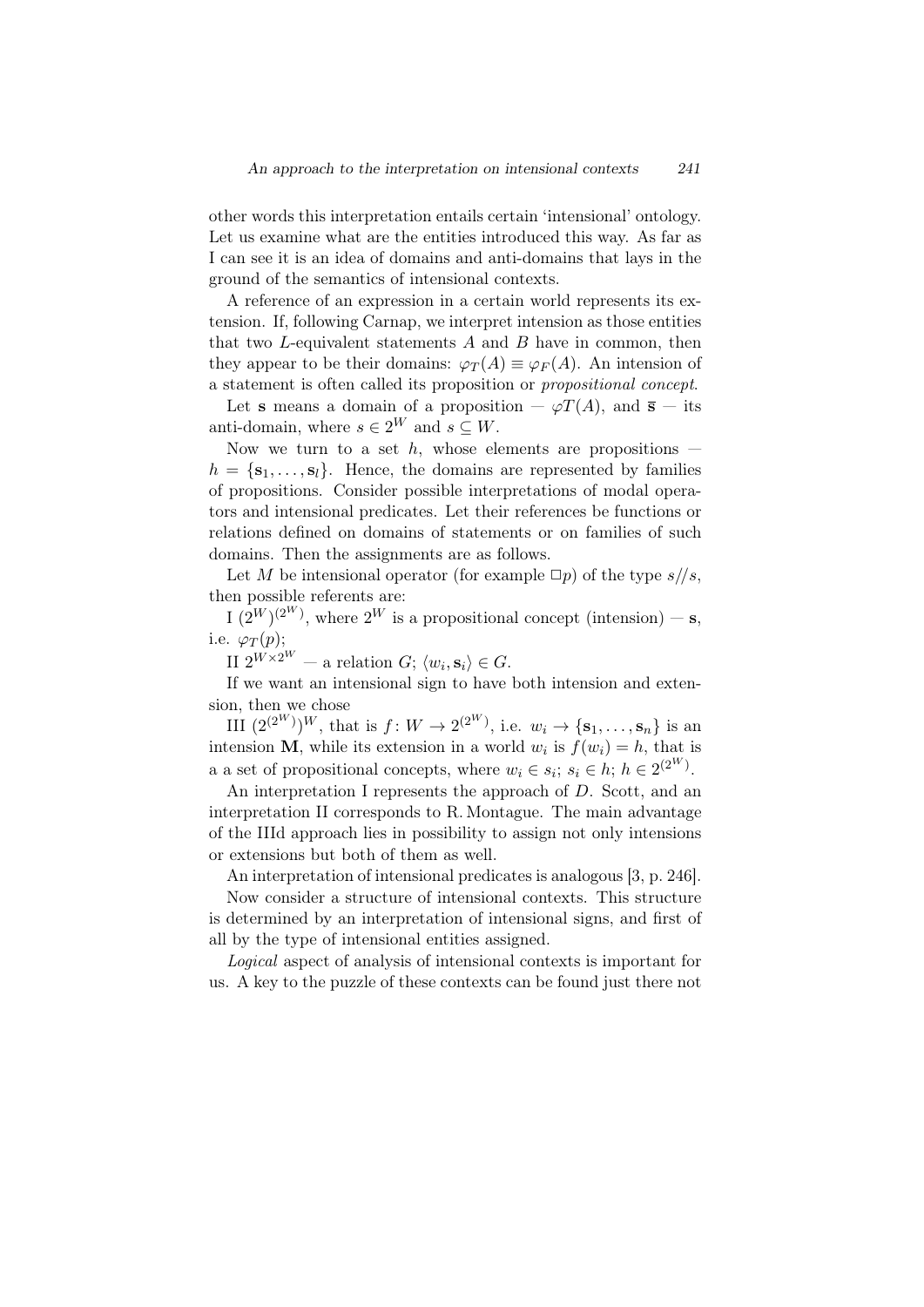in behavior of proper names. The core idea of this approach is that semantical analysis of intensional contexts presupposes, first of all, identification of peculiarities of their logical structure. What is the way in which components are linked in contexts that contain intensional predicates and operators? Thus *constructing operations* play the leading role in proposed analysis. Let us construct a semantics for Intensional Predicate Logic (IPL).

The language of IPL is based on the theory of semantical categories but the notion of index of category is extended: (1) *n* and *s* are indexes of categories (*n* is a category of singular terms; *s* is a category of sentences); (2) if  $\alpha$  and  $\beta$  are indexes of categories then  $\alpha/\beta$  and  $\alpha/\beta$  are indexes of categories. All categories of the type  $\alpha/\beta$  are extensional and those of type  $\alpha/\beta$  are intensional. The method of interpretation for these two types of categories is especially important.

Let a model structure be the construction  $\langle W, N, U, I, \Psi \rangle$  where *W* is a non-empty set of worlds, *N* is a set of normal worlds ( $N \subseteq$ *W*), *U* is a non-empty scope of individuals,  $\Psi(H)$  is a non-empty scope of the possible world and *I* is a function of interpretation.

1. If *P* is a predicate expression of the category  $s/n$ , then  $I(P)$ is an object of the type  $(2^U)^W$ .

2. If **Q** is a predicate of the category  $s/|n|$  then  $I(\mathbf{Q})$  is an object of the type  $(2^{(U^W)})^W$  (similarly for *n*-placed predicates).

3. An object of the type  $(2^{(U^W)})^W$  corresponds to an intensional operator of the category *s//s*.

The essential point here is a *new way of combination of intensional* functors with their arguments (*another logical structure* of intensional contexts). Syntactically two ways of the combination can be presented:  $P(a)$  if P is an extensional sign and  $Q[a]$  if Q is an intensional functor. In these cases methods of calculation of extensions and intensions on semantical level are essentially different. For extensional contexts we have:

(I) the way to determine an intension is  $(A^B)^W \otimes B^W \Rightarrow A^W$ ; so for example  $(2^U)^W \otimes U^K \Rightarrow 2^W$  is intension of  $P(a)$ ; (I')  $(A^B) \otimes B \Rightarrow$ *A* — the way to determine extension.

The scheme for intensional contexts is different: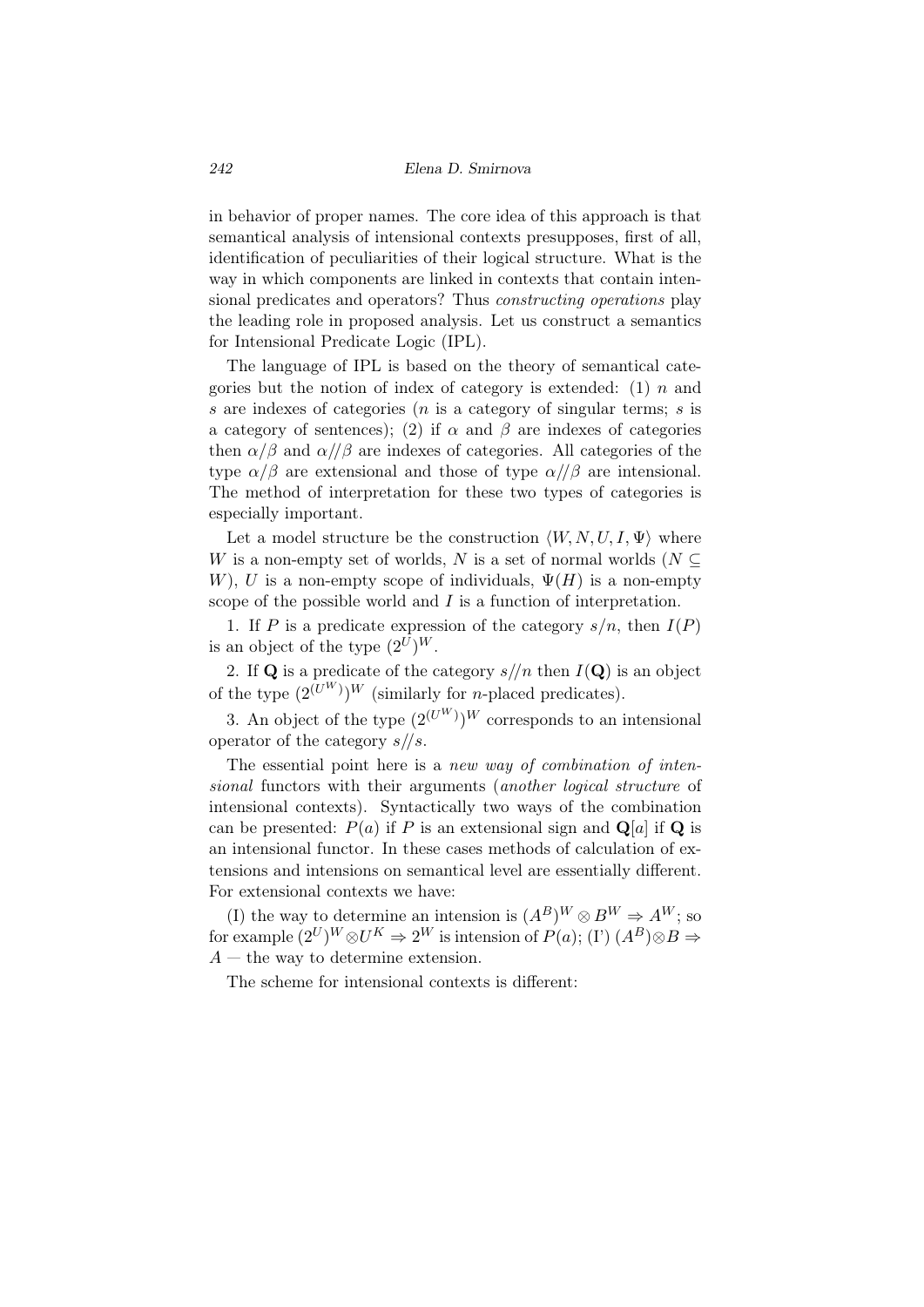$(H)$   $(A^{B^W})^W \otimes B^W \Rightarrow A^W$ ; so  $(2^{U^W})^W \otimes U^W \Rightarrow 2^W$  is intension of  $\mathbf{Q}[a]$ ; (II')  $(A^{B^W})^W \otimes B^W \Rightarrow A^W$  is the way to determine an extension. So the extension of a complex expression *A*[*B*] depends on the intension of the argument expression *B*.

In accordance with two operations of application of functors to their argument two operations of abstraction are used: *λxA* determines a class of individuals which satisfy the condition *A*, and *δxA* determines a class of individual concepts. Accordingly, different universal quantifiers are introduced [3, pp. 241–243].

By means of simultaneous induction we introduce the concepts of intension of formula and intension of individual expression with respect to function  $\varphi$  for evaluation of free individual variables – *Int*(*A,*  $\varphi$ ) and the concept of extension in the world –  $Ext_H(A, \varphi)$ .

- 1.  $Int(x, \varphi) = \varphi(x)$ ;
- 2.  $Ext_H(x, \varphi) = \varphi(x)(H)$ ;
- 3.  $Ext_H(R,\varphi) = I_H(R);$
- 4.  $Ext_H(R(\ldots, |x|, \ldots, x_i, \ldots), \varphi) = t \Leftrightarrow$  $\langle \ldots, \varphi(x), \ldots, \varphi(x_i)(H) \ldots \rangle \in Ext_H(R, \varphi);$
- 5. If *A* is a formula, then  $Int(A, \varphi) = \{H \mid Ext_H(A, \varphi) = t\}$  in other form  $Ext_H(A, \varphi) = t \Leftrightarrow H \in Int(A, \varphi);$
- 6.  $Int(A \& B, \varphi) = Int(A, \varphi) \text{I} Int(B, \varphi);$
- 7.  $Int(\neg A, \varphi) = W Int(A, \varphi);$
- 8.  $Int(\Box_i A, \varphi) = \{H \mid Int_H(A, \varphi) \in \Theta_i(H)\};$
- 9.  $Int(x = y, \varphi) = \{H \mid \varphi(x)(H) = \varphi(y)(H)\};$
- 10.  $Ext_H(\lambda xA, \varphi) = \{m \in U \mid \forall \varphi'(m = \varphi'(x)(H)\Lambda \varphi' = Hx \varphi \Rightarrow$  $H \in Int(A, \varphi')$ <sup>}</sup>;
- 11.  $Ext_H(\delta xA, \varphi) = \{w \in U^W \mid \forall \varphi'(w = \varphi'(x)(H)\Lambda \varphi' = x \varphi \Rightarrow$  $H \in Int(A, \varphi')$ <sup>}</sup>;
- 12.  $Ext_H(\Lambda(\lambda xA), \varphi) = t \Leftrightarrow U \in Ext_H(\lambda xA, \varphi) \Leftrightarrow$  $\forall \varphi'(\varphi' = H_x \varphi \Rightarrow H \in Int(A, \varphi'));$
- 13.  $Ext_H(\Lambda.(\lambda xA), \varphi) = t \Leftrightarrow U_H \subseteq Ext_H(\lambda xA, \varphi);$
- 14.  $Ext_H(\Lambda(\delta xA), \varphi) = t \Leftrightarrow U^W \subset Ext_H(\delta xA, \varphi);$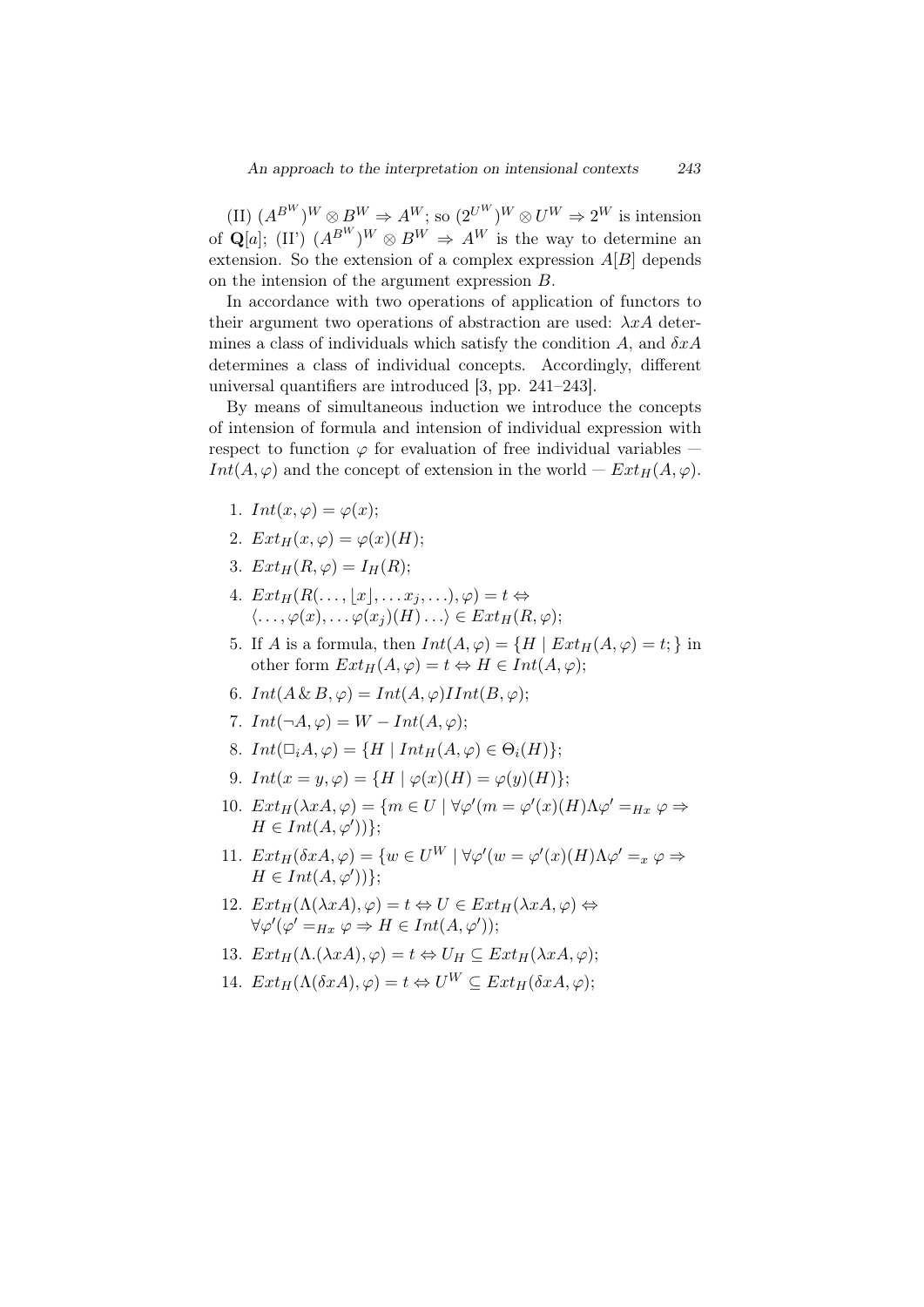*244 Elena D. Smirnova*

\n- 15. 
$$
Ext_H((\lambda xA)(y), \varphi) = t \Leftrightarrow Ext_H(y, \varphi) \in Ext_H(\lambda xA, \varphi);
$$
\n- 16.  $Ext_H((\delta xA)[y], \varphi) = t \Leftrightarrow Int_H(y, \varphi) \in Ext_H(\delta xA, \varphi);$
\n

The introduced notions of extension and intension correspond with two methods of applying functors to argument.

The quantifiers are introduced as:

$$
\Lambda xA \rightleftharpoons \Lambda(\lambda xA),
$$
  
\n
$$
\forall xA \rightleftharpoons \forall(\delta xA),
$$
  
\n
$$
\Lambda.xA \rightleftharpoons \Lambda.(\lambda xA).
$$

According to Montague, an intensional logic can be at least second order one. Acceptance of two methods of application of functors to their arguments and two operations of abstraction respectively allows to introduce intensional predicates without any intensional operators and to construct the semantics for first-order intensional systems.

The principle of substitution of equals in the form  $a = b \supset A(a) \equiv$ *A*(*b*) holds in IPL but the principle  $a = b \supset A(a) \equiv A(b)$  does not hold.

Proposed approach discovers peculiarities of semantics of intensional contexts and explains why the principle of mutual replacement is violated. It gives the key for comprehension Kripke's puzzle of belief contexts [1, 2].

The peculiarities of IPL: (1) any expression including intensional predicates and operators has an intension as well as an extension; (2) intensional contexts differ from extensional by ascription of specific values to intensional predicates (operators) and, what is more important, by a way of their combination with arguments; (3) an intension of any complex extensional expression is a function of intensions of its compounds; (4) an extension of any complex intensional expression is a function of functor's extension and intensions of its arguments; (5) unlike Montague's method, this approach allows to construct an intensional logic as first-order system.